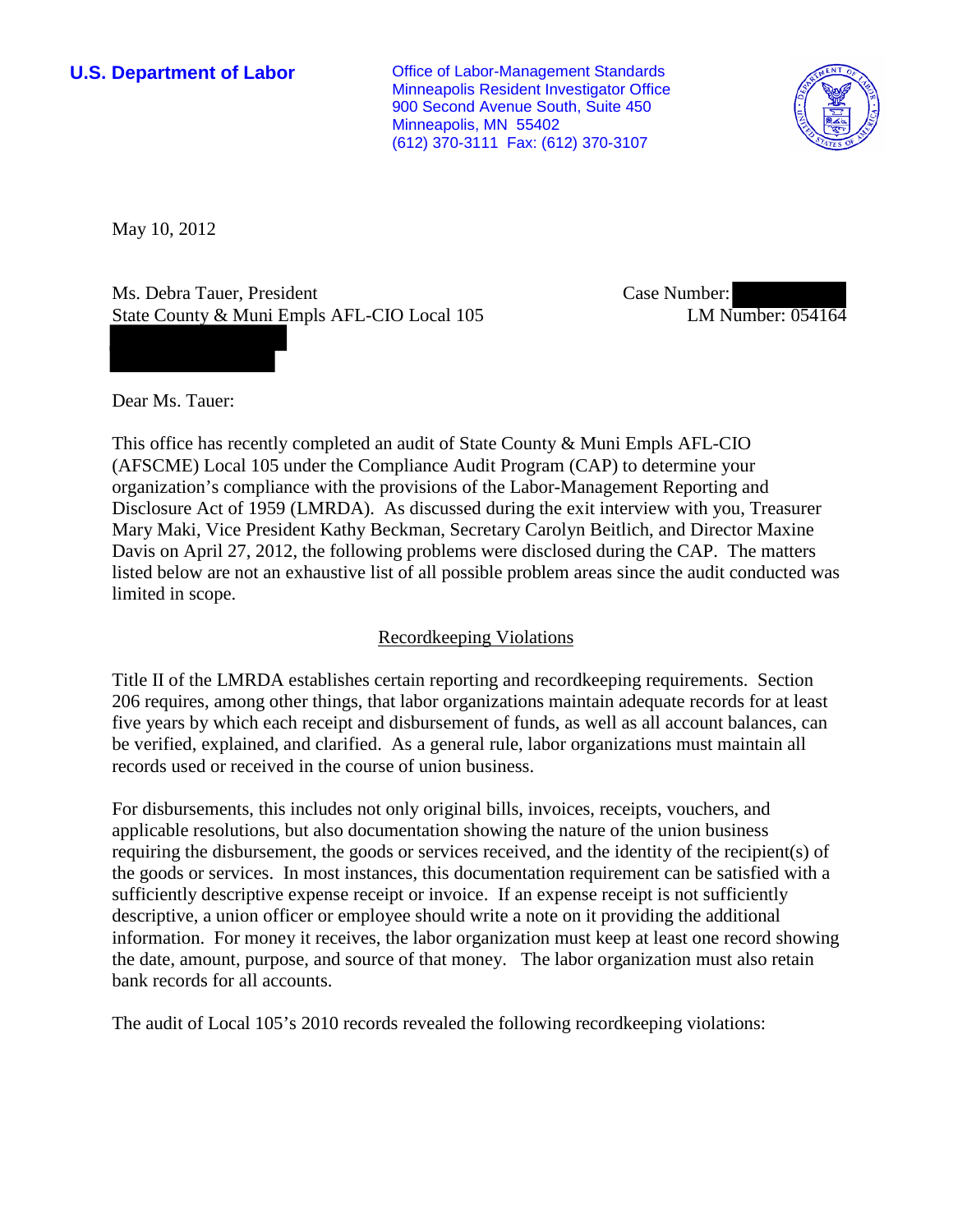Supporting Documentation for Expenses

Local 105 did not retain adequate documentation to support some expenses totaling at least \$1,075. For example, check was issued to for \$650 on April 21, 2010 for what the local's check register and voucher indicate was for "entertainment banquet convention." You indicated that Ms. provided entertainment at the convention. However, no receipts or other documentation was retained that identified the expenses incurred for which Ms. was reimbursed.

Local 105 did not keep itemized receipts for meal expenses you incurred totaling at least \$175. In most instances where itemized meal receipts were not retained, the meal expenses were charged to hotel invoices. You identified on expense vouchers the union business conducted or business purpose of your trips during which the expenses were incurred. However, the union must also maintain itemized receipts provided by restaurants to officers and employees. These itemized receipts are necessary to determine if such disbursements are for union business purposes and to sufficiently fulfill the recordkeeping requirement of LMRDA Section 206.

Further, Local 105 records of meal expenses did not always include names and titles of persons incurring restaurant charges paid for by the union. The records you maintained in support of some meal expenses incurred at local restaurants included vouchers that identified the union business conducted and notations that the meals were for board members. During the audit, you stated that you occasionally take the executive board and other AFSCME officials out for lunch when quarterly board meetings are held and when the board meets to prepare for the convention. However, the records retained for such meal expenses do not identify which board members or AFSCME officials incurred the restaurant charges. Union records of meal expenses must include written explanations of the union business conducted and the full names and titles of all persons who incurred or received the benefit of the restaurant charges. Also, the records retained must identify the names of the restaurants where the officers or employees incurred meal expenses.

As noted above, labor organizations must retain original receipts, bills, and vouchers for all disbursements. The president and treasurer (or corresponding principal officers) of your union, who are required to sign your union's LM report, are responsible for properly maintaining union records.

# Reporting Violations

The audit disclosed a violation of LMRDA Section 201(b), which requires labor organizations to file annual financial reports accurately disclosing their financial condition and operations. The Labor Organization Annual Report (Form LM-3) filed by Local 105 for the fiscal year ended December 31, 2010, was deficient in the following areas: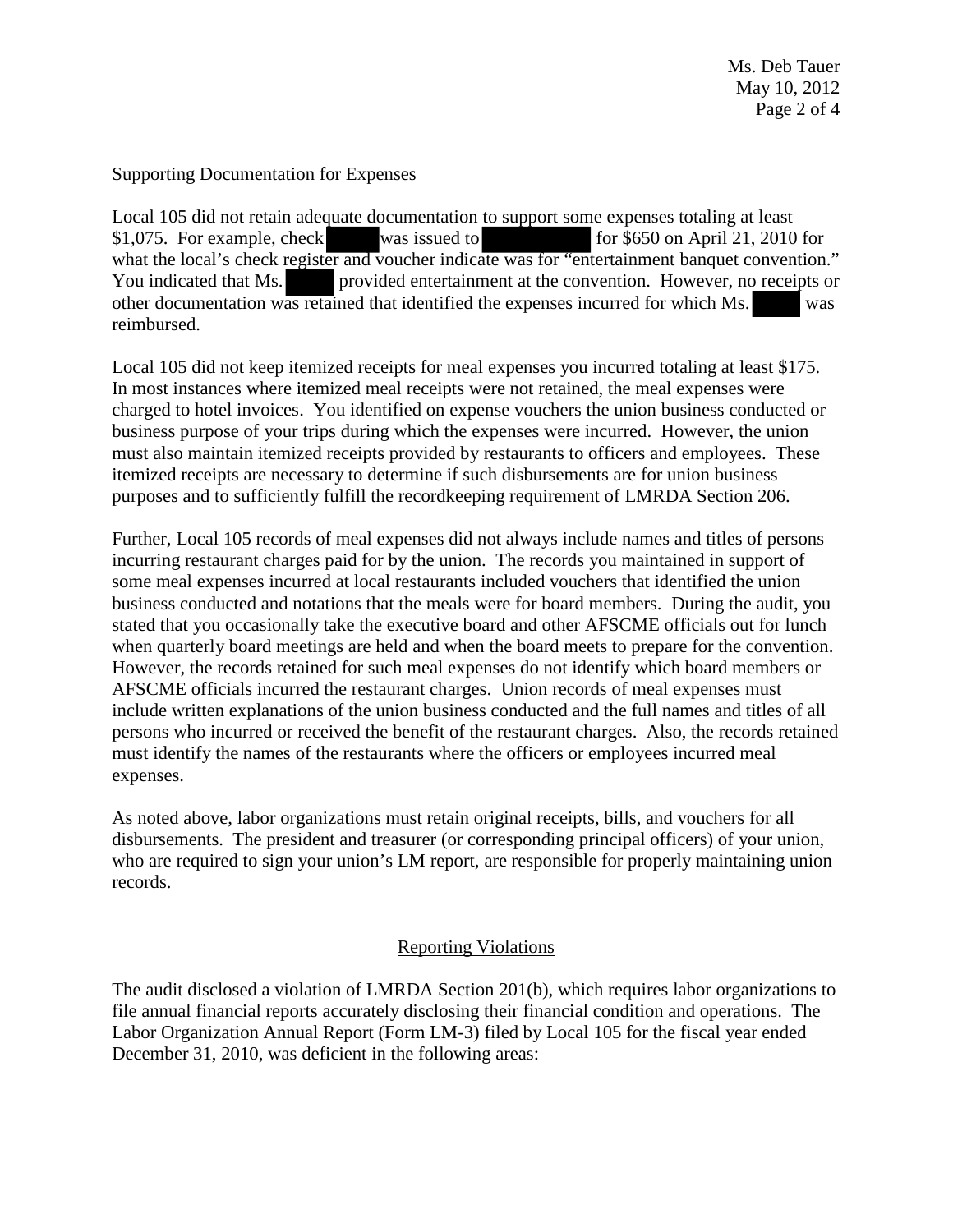Ms. Deb Tauer May 10, 2012 Page 3 of 4

#### 1. Disbursements to Officers and Employees

Local 105 reported \$13,288 in payments to officers, in Column E (Allowances and Other Disbursements) of Item 24 (All Officers and Disbursements to Officers). However, the local's check register and vouchers show that officers were paid at least \$25,732 in reimbursed expenses for mileage, lodging, per diem, airfare, and meals to attend union meetings and conferences - all of which are required to be included in the amounts reported in Item 24, Column E. In addition, Local 105's check register also indicated that employees were reimbursed for expenses totaling at least \$1,954, but no payments were reported in Item 46 (Disbursements to Employees). It appears the union erroneously reported some of the disbursements that should have been reported in Items 24 and Item 46 in the amount reported in Item 54 (Other Disbursements).

Also, Local 105 did not report the names of Trustees Margaret Metzer or Mary Maki and the total amounts of payments to them or on their behalf in Item 24. It appears the union erroneously reported these payments in Item 54. The union must report in Item 24 all persons who held office during the year, regardless of whether they received any payments from the union.

The union must report most direct disbursements to Local 105 officers and some indirect disbursements made on behalf of its officers in Item 24. A "direct disbursement" to an officer is a payment made to an officer in the form of cash, property, goods, services, or other things of value. See the instructions for Item 24 for a discussion of certain direct disbursements to officers that do not have to be reported in Item 24. An "indirect disbursement" to an officer is a payment to another party (including a credit card company) for cash, property, goods, services, or other things of value received by or on behalf of an officer. However, indirect disbursements for temporary lodging (such as a union check issued to a hotel) or for transportation by a public carrier (such as an airline) for an officer traveling on union business should be reported in Item 48 (Office and Administrative Expense).

2. Lobbyist/Consultant and Speaker Fees Erroneously Reported in Item 54 (Other Disbursements)

Local 105 erroneously reported \$20,000 in payments to lobbyist and consultant, in the amount reported in Item 54 (Other Disbursements). Also, the local paid at least \$3,480 to four individuals who were hired to speak or provide entertainment at the 2010 convention and erroneously included those amounts in Item 54. The LM-3 instructions state "payments for "outside" legal and other professional services," should be included in Item 49 (Professional Fees). For 2010, Local 105 erroneously reported no disbursements in Item 49.

### 3. Failure to File Bylaws

The audit disclosed a violation of LMRDA Section 201(a), which requires that a union